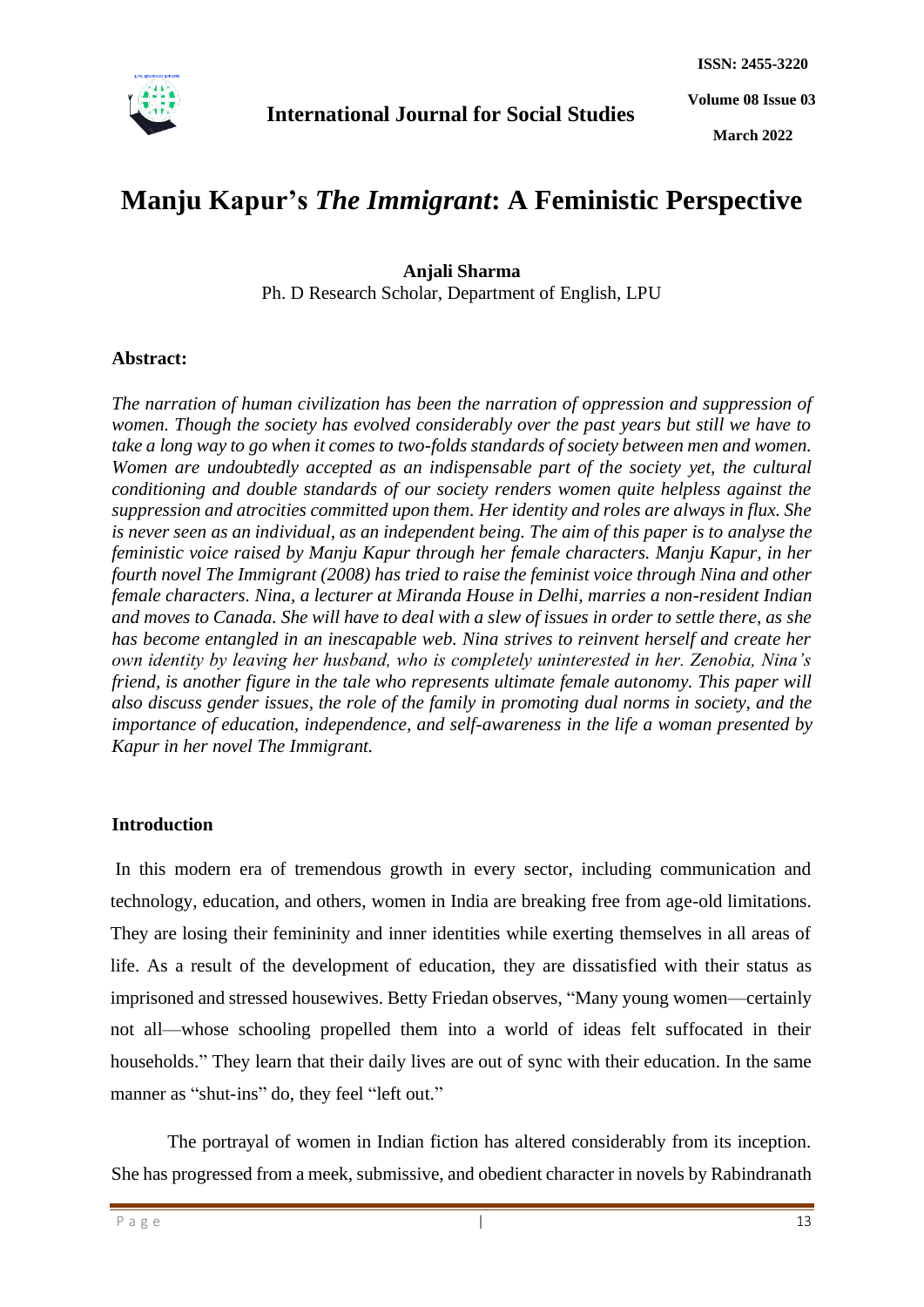

**March 2022**

Tagore, Mulk Raj Anand, Bhabani Bhattacharya, and Kamla Markandaya, among others, to a self-assured, assertive, and even rebellious character in novels by Arundhati Roy, Shashi Deshpande, Anita Desai, and Manju Kapur, among others. They are aware of their rights and want for complete freedom from the shackles of the past. Today's woman is more than just a "Second Sex", as Simone de Beauvoir puts it. Manju Kapur is a contemporary Indian novelist whose works include *Difficult Daughters* (1998), *A Married Woman* (2002), *Home* (2006), *The Immigrant* (2008), *The Custody* (2011), and *Brothers: A Novel* (2016), among others. The aim of this research is to talk about Manju Kapur's fourth novel, *The Immigrant*, which came out in 2008.

Feminism is commonly seen as a political agenda that arose in the United States in the 1960s, as we all know. This was a crucial fight for women's equality in all parts of their lives. In wealthier countries, women had already been accorded equal rights, but this idea worried many developing countries. Radical feminism, Marxist feminism, post-colonial feminism, psychoanalytical feminism, and other ideas arose as a result of the various ramifications. When debating feminist notions, it is necessary to examine women's status and issues in the context of the society and culture to which they belong. Women only become aware of their problems when they adopt this viewpoint. The concept of feminism as a unique movement has been a long-running debate in India, and the term "Indian Feminism" has yet to be thoroughly defined. There is a lot of scepticism about its efficacy in India, which is referred to be "Indian Feminism." In India, there is significant scepticism regarding its efficacy.

*The Immigrant*, which is Manju Kapur's fourth novel, is set in India during the emergency years of the 1970s. It focuses on the difficulties that immigrants have in assimilating to a foreign land. With the support of female characters like the protagonist Nina, her mother, her sister-in-law, and her companion Zenobia, it majorly concentrates on the feminine voice. At moments in the novel, the novelist goes deeply into Nina's and her mother's psyches, whilst Zenobia and Alka are underdeveloped and serve as flat characters in the storey.

The story opens with Nina's hard realisation that she has turned thirty, and the possibility of her marriage is becoming bleaker by the day. Despite the fact that she is a working lady at Miranda House, teaching English Literature, and surrounded by many spinsters, "such as Miss Kapoor of the Economics department, her own misses Hingorani and Rao, Miss Lal of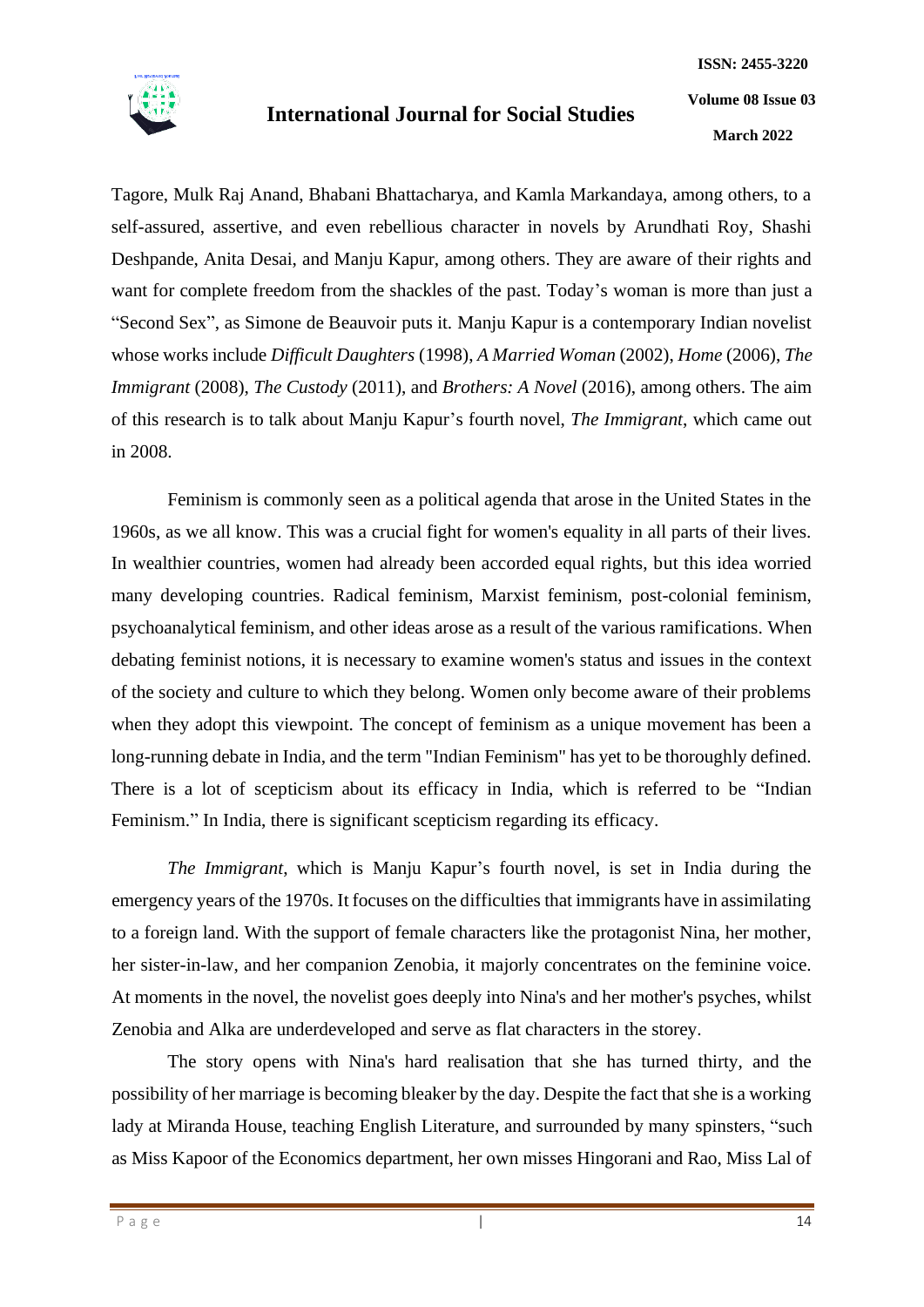

History, or Miss Krishnamurthy of Sanskrit!"(3), she is intensely aware of her age ("thirty, thirty, thirty"). (3) She shares a run-down leased flat in Jungpura Extension with her widowed mother, who is frequently concerned about her daughter's marriage to a nice boy.

In *The Immigrant*, Manju Kapur, also tries to depict the mental and physical toll that women bear, as well as how they react in various situations. Nina's mother is so concerned about her daughter that she travels to the local bus station when she is late. Finally, she finds a good match for her daughter, who is an NRI and works as a dentist in Canada, which provides her enormous relief, as it does for other Indian mothers. Marriage is seen as an everlasting bond between two people, at least in India. But Marriage, according to some feminists, is a contract that forces women into the role of servants or slaves and instils in them a negative image.

Kapur delves into the unique obstacles that young immigrant wives encounter in their daily lives. They are already under a lot of stress in terms of work and family, so life becomes an even more difficult balancing act for them in a foreign country. The immigrant who enters as a wife faces greater challenges. If she can get job, it will be in the future, and only after a lot of relocating. As the Kapur avers:

Nina has no idea why this is happening to her. She has a valid visa . . . She is decent, respectable, God fearing and worthy . . . She feels edgy; she is alone with a woman who makes no eye contact, for whom she is less than human . . . Though she was addressed as ma'am no Kapur delves into the unique obstacles that young immigrant wives encounter in their daily lives. They are already under a lot of stress in terms of work and family, so life becomes an even more difficult balancing act for them in a foreign country. The immigrant who enters as a wife faces greater challenges. If she can get job, it will be in the future, and only after a lot of relocating. respect is conveyed. Nina has been used to respect. It came with her class, her education, her accent, and her cloths. (107-08)

By cooking the weekly dinner together, she may reconcile herself with the idea of remaining at home jobless and forbidden a life outside of marriage, which secures the future in a way that sex never will. The readers realise how depressing it must be to dress every day in a style that is very different from how one is used to dressed, and to live on food that has always made her sick when she changes from her sari to jeans and eats her first morsel of the meal she despises.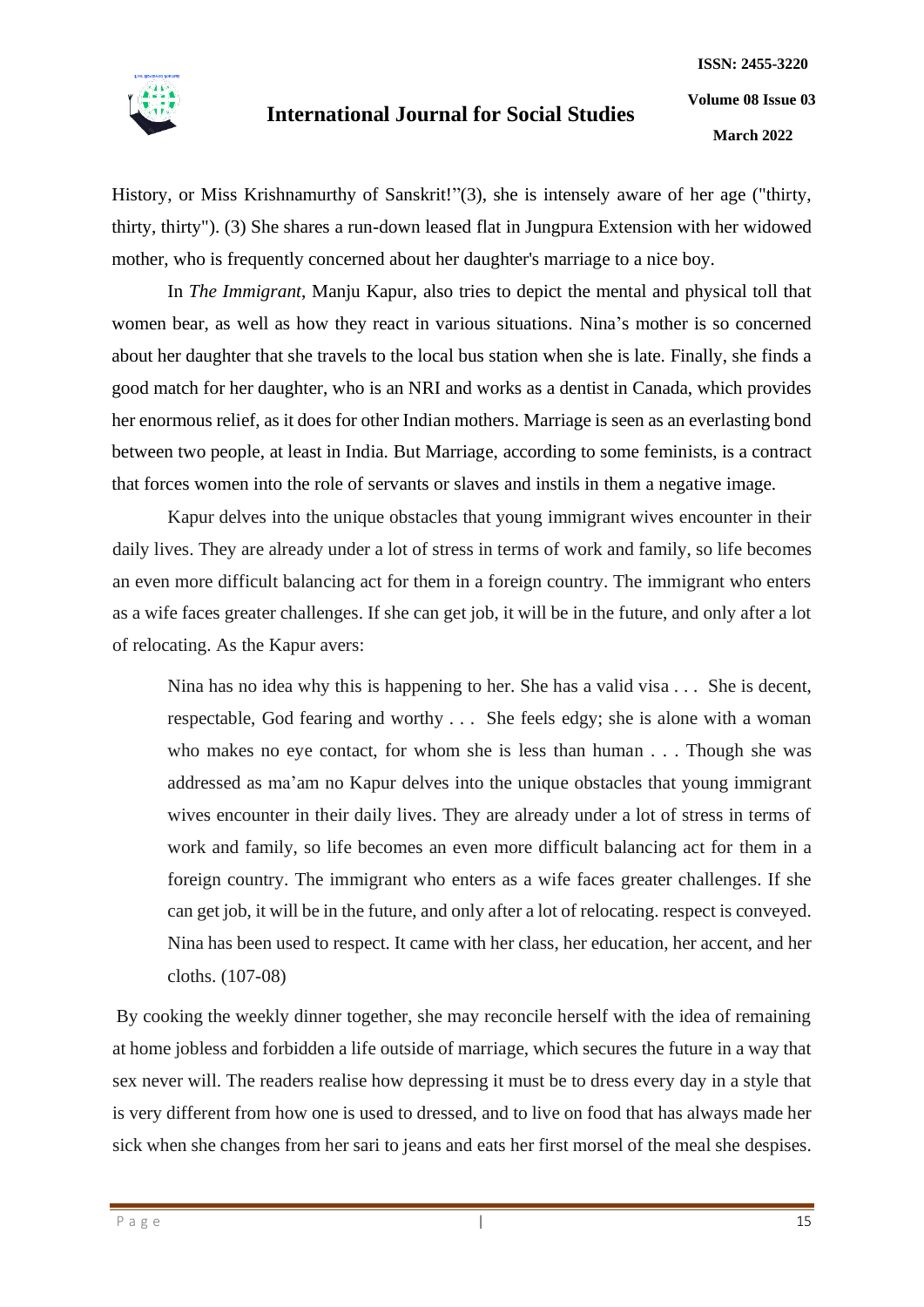

Ananda is ecstatic when she realises that she can eat both fish and beef one weekend. Nina confesses the hidden truth: her eating of fish and meat was motivated by fragmentation and misery rather than a desire for ease. Nina's own gradual assimilation resulted in her change from an instantly recognisable Indian woman in an oversized overcoat to a local college library science student.

Nina feels lonely after moving to Canada, and her loneliness becomes much more intense when she considers having a child. The narrator continues, "However, Ananda refuses to hear the implications. What's the rush when they've only been married for a few months?" (161) Nina's agony endures since her spouse is incapable of comprehending a woman's mental anguish. She contacts the ladies of La Leche League, a club made up of nursing mothers, some of whom have had difficulty conceiving, with the help of Sue, a Canadian family friend. "Helplessness, loss of power, and a lack of trust in her womanhood" are some of Kapur's feelings. "That was the profile of a sterile woman." (165)

Even Nina's mother is shown very weak in this novel who cannot do anything without her husband that is why she feels distress after her husband (Nina's father) passes away, and she is unable to determine whether or not to live with her in-laws. But Nina shows fortitude by taking her mother to Delhi after they were denied entry to their ancestral home in Lucknow. And when she discovers a wavy blond hair on Ananda's bed, she decides to leave Ananda and seek out other horizons. She does not openly retaliate to this day, instead applying for a job as a librarian at a university outside of Halifax. Ananda responds, "Get away from me." Manju Kapur's works deal with pain, suffering, separation, emotional rifts in relationships, exile from one's homeland, disease, and familial death. Nina is frustrated at home while Ananda is busy in his dentistry office.

Zenobia is the novel's boldest female character, albeit a minor one, who is described by Kapur as "abandoned by marriage after six years, but with parental money and an autonomous flat." Her attitude toward marriage was one of "been there, done that." Her life was now filled with relatives, nieces, wonderful friends and now her special relationship with Nina, supportive family, sexual encounters on occasion, and a desire to teach. She persuaded Nina to pursue higher education abroad because she believed it was her only hope of meeting a respectable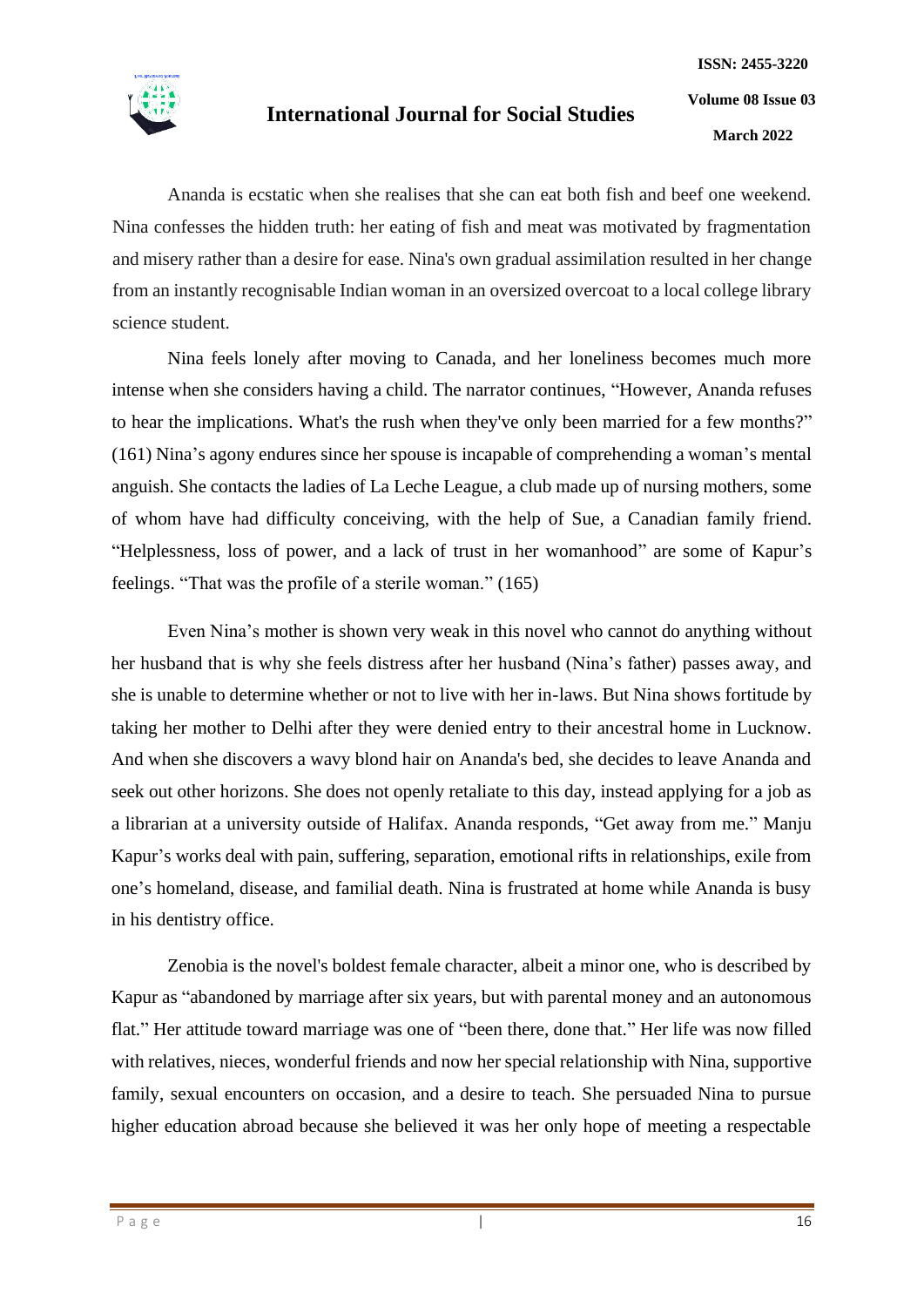

**March 2022**

man, as Indian men were "mother-obsessed, immature, chauvinist bastards."(8) This little description of Zenobia's characteristics is sufficient to convey her personality.

Nina, on the other hand, is portrayed as her antithesis. Like Virmati in *Difficult Daughters*, she had a secret romance with a teacher who was fifteen years her senior. He took advantage of Nina for as long as he could before abandoning her. Nina, unlike Virmati, did not tell anyone about the treachery and grieved silently over it. In this piece, as in virtually all of her novels, Kapur depicts Nina's deep mental agony.

The core subject in "The Immigrant's", isn't revolt or raising the feminine voice. Manju Kapur's novel, on the other hand, focuses on the sexual dysfunction issue. "In this situation, I didn't want Nina to get pregnant, and then I had to have a cause for that, "Manju Kapur says in an interview with Jai Arjun Singh, published in the August 2008 issue of "Elle." The baby is no longer in the house. Why is the infant on the loose? Infertility was insufficient, and I didn't want something as spectacular as impotence - there was more dramatic potential in a lingering unhappiness, which led me to Ananda's sexual problem." (9 August 2008)

The sexual problem that Ananda is dealing with in the novel becomes the root of the marital problems, prompting Nina's eventual decision to seek out her own location. After her father's death, Nina would no longer follow in her mother's footsteps. She is not as humble as her mother, who bears everything silently. Instead, she refers to herself as a "floating Western world dweller." (330) She cannot commit to relationships that are merely superficially committed. She's going through a transition at the moment. "Anything might be home when one was recreating oneself," writes Kapur.

Remove your shallow roots and relocate to a new location. Find a new place to live, new friends, and a new family. It had already been done once, and it would be done once again." (330) Kapur emphasises the significance of self-awareness and self-identification in this passage. She is fascinated by the psychology of women and how their minds work. Nina desires to be recognised as an individual rather than to live a more materialistic life. She wants to strengthen her sense of self-identity and uniqueness. She aspires to be a valuable member of society, rather than a 'other,' as Beauvoir believes. She fights on both an ideological and a practical level.